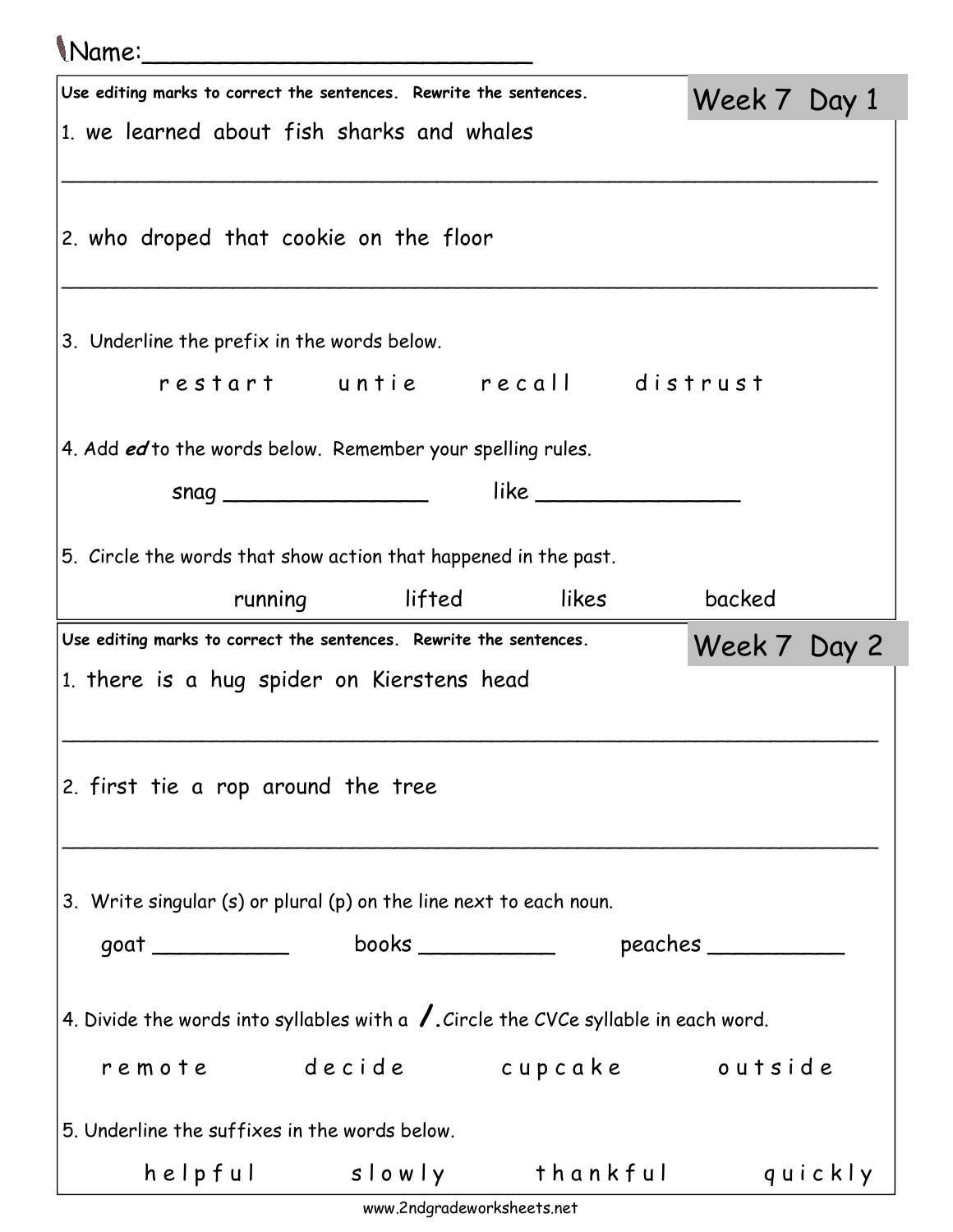## Name:\_\_\_\_\_\_\_\_\_\_\_\_\_\_\_\_\_\_\_\_\_\_\_\_\_

| Use editing marks to correct the sentences. Rewrite the sentences.<br>Week 7 Day 3 |                                                                                                |                               |              |  |  |  |  |
|------------------------------------------------------------------------------------|------------------------------------------------------------------------------------------------|-------------------------------|--------------|--|--|--|--|
| 1. donnie had pizza chips and milk for lunch                                       |                                                                                                |                               |              |  |  |  |  |
|                                                                                    |                                                                                                |                               |              |  |  |  |  |
|                                                                                    | 2. stop hoping up and down, said the teacher                                                   |                               |              |  |  |  |  |
|                                                                                    |                                                                                                |                               |              |  |  |  |  |
|                                                                                    |                                                                                                |                               |              |  |  |  |  |
|                                                                                    | 3. If tidy means "clean", what does untidy mean? Circle your answer.                           |                               |              |  |  |  |  |
|                                                                                    | not clean clean again in a clean way                                                           |                               |              |  |  |  |  |
| 4. Which word means "full of beauty"?                                              |                                                                                                |                               |              |  |  |  |  |
|                                                                                    | beautily rebeauty beautiful unbeauty                                                           |                               |              |  |  |  |  |
|                                                                                    |                                                                                                |                               |              |  |  |  |  |
|                                                                                    | 5. Divide the words into syllables with a $\sqrt{\ }$ . Circle the CVCe syllable in each word. |                               |              |  |  |  |  |
|                                                                                    | mistake sunrise refuse unlike                                                                  |                               |              |  |  |  |  |
|                                                                                    |                                                                                                |                               |              |  |  |  |  |
|                                                                                    | Use editing marks to correct the sentences. Rewrite the sentences.                             |                               |              |  |  |  |  |
|                                                                                    | 1. a bear cube ran beside his mother                                                           |                               | Week 7 Day 4 |  |  |  |  |
|                                                                                    |                                                                                                |                               |              |  |  |  |  |
|                                                                                    |                                                                                                |                               |              |  |  |  |  |
| 2. did you take toms book                                                          |                                                                                                |                               |              |  |  |  |  |
|                                                                                    |                                                                                                |                               |              |  |  |  |  |
|                                                                                    |                                                                                                |                               |              |  |  |  |  |
|                                                                                    | 3. Combine the sentences below to make one sentence. Write the new sentence.                   |                               |              |  |  |  |  |
|                                                                                    |                                                                                                | I like apples. I like grapes. |              |  |  |  |  |
|                                                                                    |                                                                                                |                               |              |  |  |  |  |
|                                                                                    | 4. Add more details to the sentence by writing a word to describe the balloon.                 |                               |              |  |  |  |  |
|                                                                                    |                                                                                                |                               |              |  |  |  |  |
|                                                                                    |                                                                                                |                               |              |  |  |  |  |
|                                                                                    | 5. Write play to show it happened in the past. _________________________________               |                               |              |  |  |  |  |